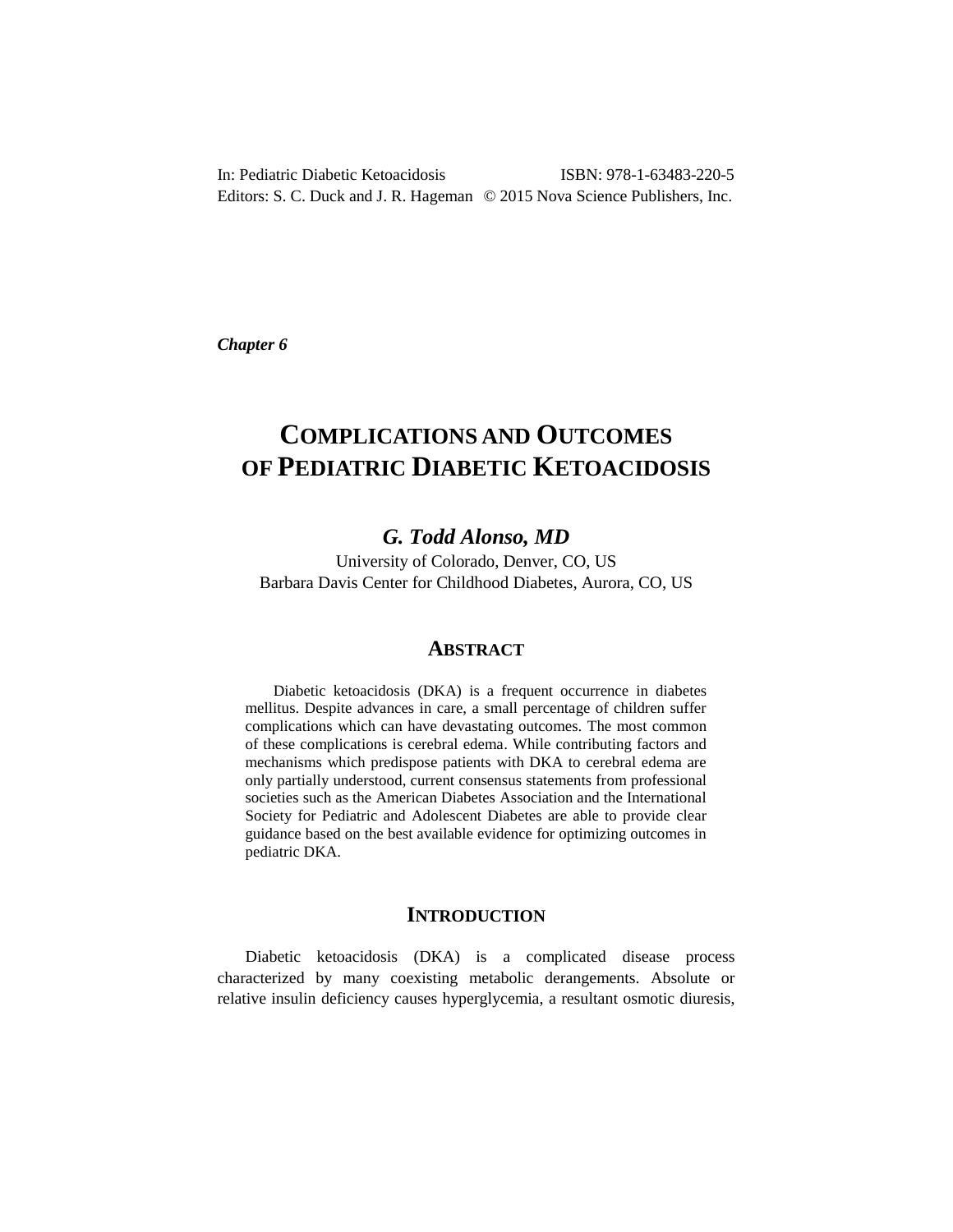and subsequent dehydration, hyperosmolarity, and electrolyte imbalances. Simultaneously, fatty acid breakdown leads to metabolic acidosis. Together, these factors put the patient at risk for organ damage which can cause permanent disability or death. Initiating appropriate therapy does not always guarantee an optimal outcome. Complications may arise during the hospital course, necessitating vigilance from the medical team. Many patients with DKA require the intensity and expertise available only in a critical care unit. For these reasons, the International Society for Pediatric and Adolescent Diabetes (ISPAD) recommends that children and adolescents who present with DKA be treated in centers with pediatric DKA experience where frequent monitoring of vital signs, neurological status, and laboratory assessments are possible. In cases where geography limits access to such a center, it is recommended that arrangements for telephone or videoconference support from a physician with experience with DKA be established.

A seven year retrospective study of pediatric DKA in the United Kingdom found that children with type 1 diabetes (T1D) have an overall mortality odds ratio (OR) of 2.3 compared to age matched controls [1]. An even higher mortality OR of 9.2 is noted among the 1 to 4 year old age group. Diabetic ketoacidosis was implicated in 82% of all deaths, and cerebral edema was present in at least 62% of all in-hospital deaths. Cerebral edema (CE-DKA) is the most common cause of death in patients with T1D.

Mortality for each episode of DKA ranges from 0.08 to 0.3%, with evidence of improving trends [1–4], likely a result of increased understanding of the inherent risks of DKA and the evolution of evidence based treatment protocols. Because CE-DKA is the major source of morbidity and mortality in pediatric DKA, many of the specific recommendations in DKA treatment algorithms are directed towards minimizing the occurrence and guiding the management of this frightening complication.

# **CEREBRAL EDEMA**

#### **Cerebral Edema – Epidemiology**

Multicenter studies indicate that the incidence of clinically evident CE-DKA is 0.6-0.9% [5–7]. One retrospective series of 17 cases noted the timing of the identification of signs of brain swelling to range from as early as 180 minutes to as long as 30 hours after initiating therapy for DKA [8]. Others report evidence of CE-DKA even before intravenous therapy began. Cerebral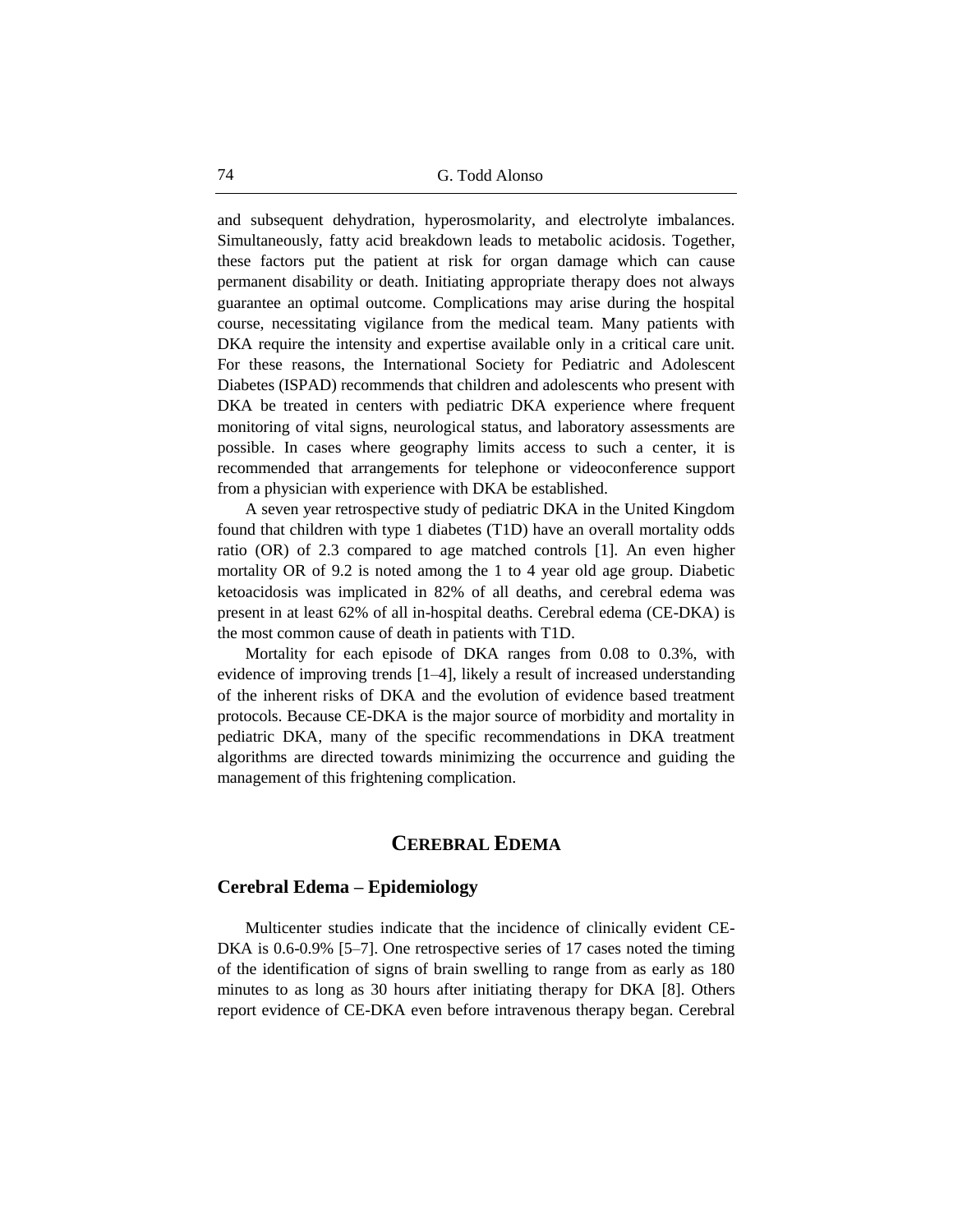edema is far less common in adults [9], although the protective factors that develop in older persons with T1D are not understood. Because CE-DKA is such a rare consideration in adult DKA, facilities with pediatric specific critical care will be the best equipped to care for these patients.

While CE-DKA is only diagnosed in a minority of pediatric patients, evidence of subclinical cerebral pathology has been detected in a majority of pediatric patients with DKA. Cranial computed tomography scans done prior to initiating therapy in seven of nine patients showed smaller lateral and third ventricles compared to the noted sizes in follow up scans seven days later. However, only one patient in that group was diagnosed with CE-DKA [10]. A study using cranial magnetic resonance imaging (MRI) also found ventricular narrowing in 22 of 42 pediatric patients with DKA [11]. Cerebral oximetry evaluation in 19 patients with DKA aged 8 to 18 years revealed that 90% had evidence of cerebral hyperemia as early as the second hour of treatment which persisted beyond 24 hours in at least four [12]. Therefore, subclinical CE-DKA is a common phenomenon, albeit of uncertain significance.

#### **Cerebral Edema – Pretreatment Factors**

Multiple pretreatment factors are associated with increased odds of developing CE-DKA. Most indicate that patients with more severe metabolic derangements have higher risk. Lower initial  $HCO<sub>3</sub>$  [7] and  $PCO<sub>2</sub>$  [5, 11, 13], as well as higher initial serum urea [5, 7, 11, 13, 14] and glucose concentrations [7, 13] suggest that greater degrees of acidosis and dehydration at presentation predispose patients with DKA to develop brain swelling. Retrospective analysis of 34 CE-DKA cases demonstrated that the risk for development of CE-DKA was threefold higher in patients with new onset diabetes compared to those with established diabetes (11.9 vs 3.8 per 1000) [6]. The reasons for this difference are not clear. Younger age is also associated with a greater risk of cerebral edema [5, 15]. Therefore, most experts agree that younger age, new onset diabetes, and more severe initial laboratory assessment increase risk for CE-DKA, and admission to pediatric critical care should be considered [16].

Neuroinflammation appears to be an important event in the development of CE-DKA. Pathologic examination of cerebral tissue from fatal cases of CE-DKA revealed increased expression of proinflammatory mediators and disruption of vascular tight junctions, leading to structural and functional alteration of blood brain barrier integrity [17]. The albumin extravasation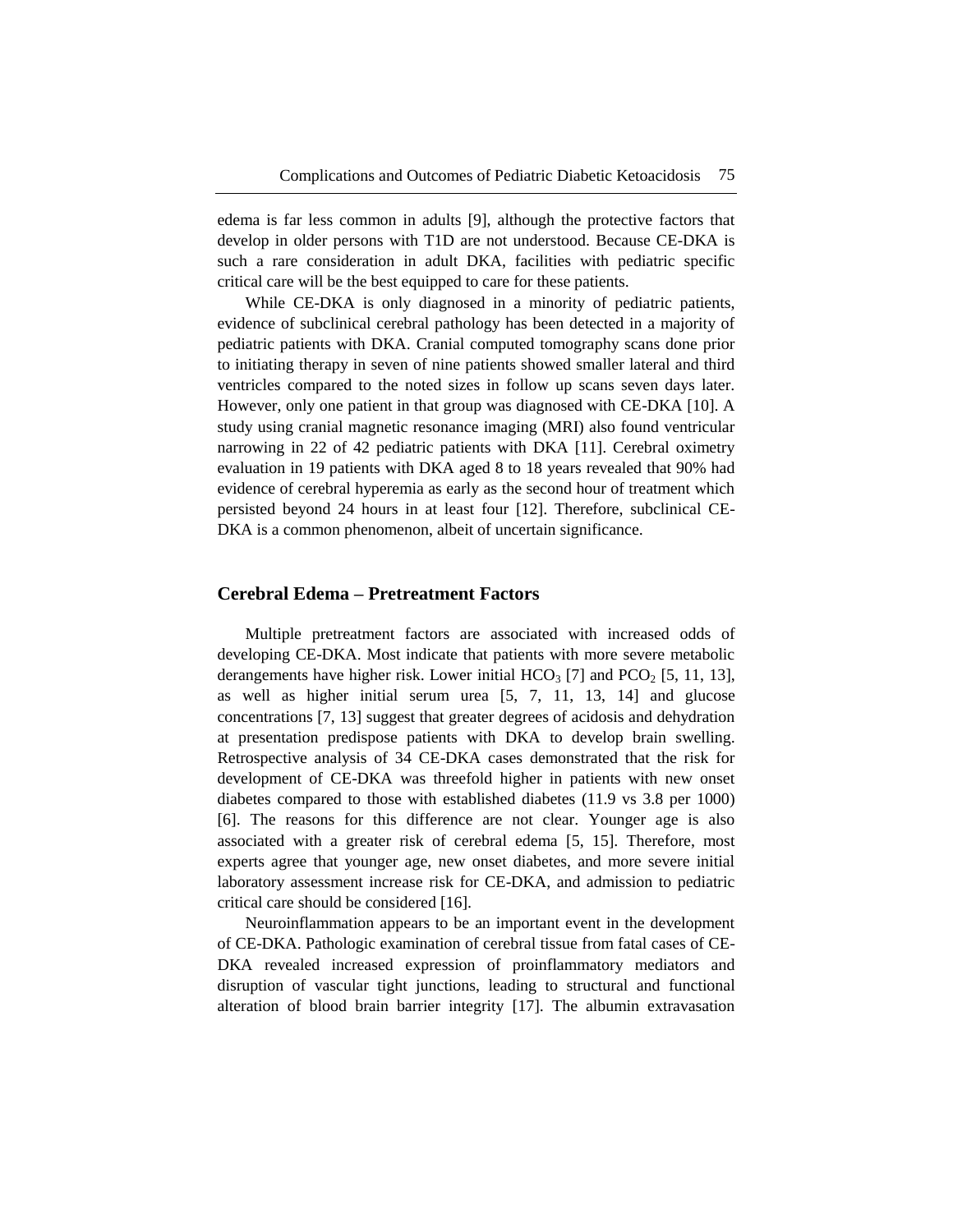observed in these cases would decrease the relative serum oncotic pressure, and thus potentiate vasogenic edema in the brain. A vasogenic rather than a cytotoxic process is further supported by elevated apparent diffusion coefficients on cerebral MRI [11] and by multiple reports of rapid neurological improvement with the intravenous infusion of mannitol or hypertonic saline [18]. Despite all the known associations in CE-DKA, no unified theory sufficiently explains the complicated etiology that predisposes these patients to brain swelling.

## **Cerebral Edema – Treatment Factors**

Knowing that patients with DKA are dehydrated, thirsty, and tachycardic, the temptation is to aggressively administer intravenous (IV) fluid as though treating hypovolemic shock. However, earlier studies indicated that dramatically greater rates of IV rehydration were associated with increased risk of developing CE-DKA [19]. Patients presenting with DKA have increased osmolarity throughout the body from elevated sodium, glucose, and urea concentrations which developed over hours to days. Therefore, a treatment induced rapid drop in serum osmolarity due to the administration of relatively hypotonic IV fluids was hypothesized to be a major driving force behind CE-DKA. Whereas quickly decreasing serum osmolarity would occur in minutes, the blood brain barrier prevents an equally rapid adjustment, leading to free water influx into the brain tissue.

Although two pediatric DKA studies failed to show an association between CE-DKA and total fluid volume administered [5, 20], larger IV fluid volume in the first four to eight hours of DKA management was associated with an increased CE-DKA risk [20, 21]. Additionally, in a review of 12 CE-DKA cases, patients were more likely to have experienced not only a larger decrease in effective plasma osmolarity early in the course of therapy, but also to have had higher urine output and a more positive fluid balance [21]. Therefore, while the question of optimal IV fluid rate and content is still outstanding, most pediatric DKA protocols restrict initial IV fluid boluses to 10-20 mL/kg, reserve further boluses for signs of shock, and propose limits to ongoing IV hydration to minimize the risk of CE-DKA [16]. When treating a patient with DKA, it is important for the clinician to recall that in addition to dehydration, the acidosis is also a strong stimulator of tachycardia. Only a minimal decrease in heart rate is noted in the first hour of rehydration, regardless the volume of fluid given.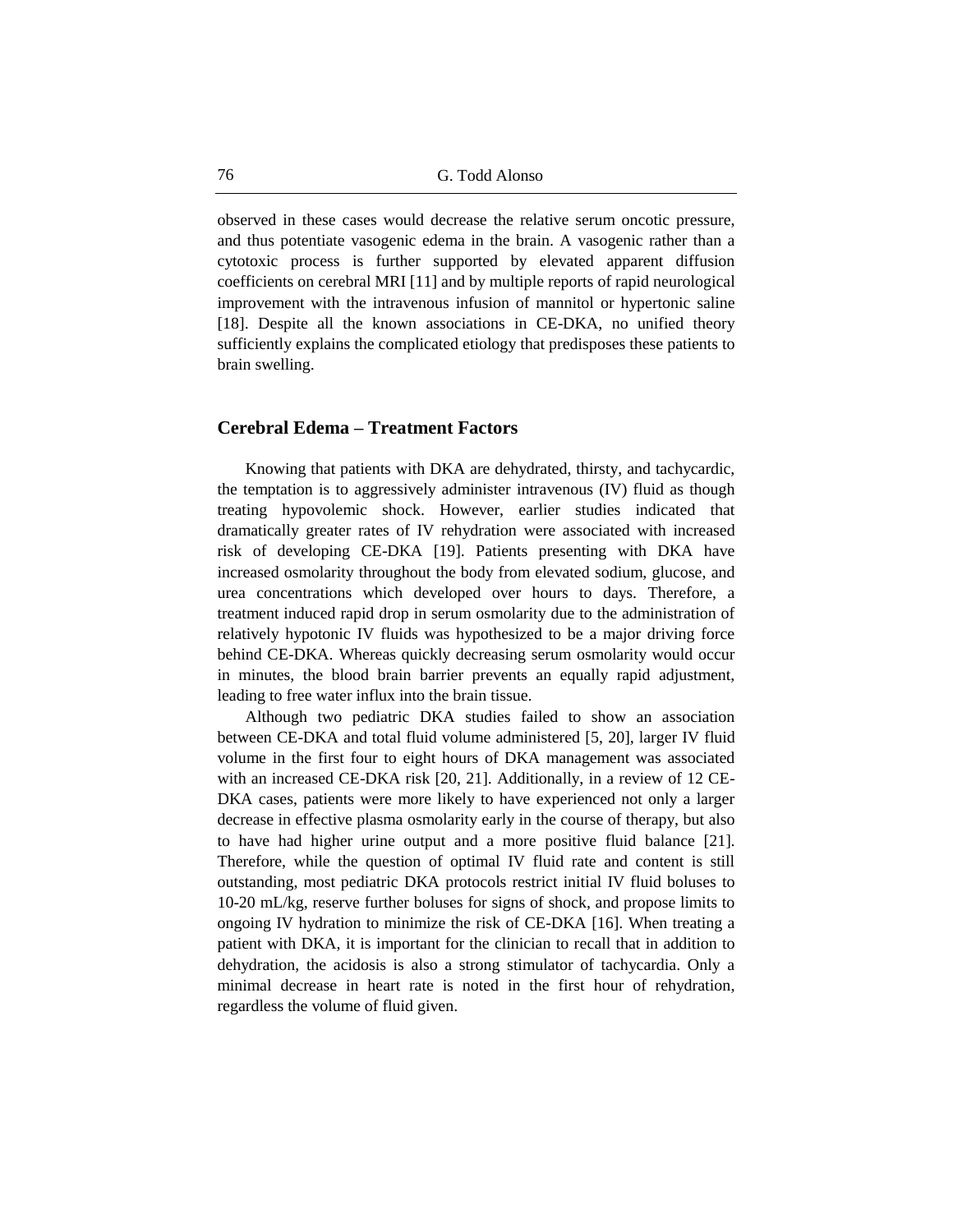Notwithstanding cautious fluid management, other data suggest the genesis of CE-DKA is very complicated. As discussed above, brain swelling prior to the administration of IV fluids is common. A retrospective analysis of the causes of death in pediatric patients with T1D found that eight of the 24 out-of-hospital deaths in those with probable or definite DKA had brain swelling on postmortem examination. Taken together, 5-19% of pediatric patients with DKA have clinical findings of brain swelling prior to receiving IV fluid therapy [5, 7, 22–24]. Therefore, IV fluid content and rate cannot fully explain the development of CE-DKA.

In 2013 White and Dickson reported a rate of CE-DKA of only 0.5% in 3712 DKA admissions at a single center. No deaths from CE-DKA occurred [3]. Their protocol used IV hydration rates about 30% greater than those outlined in recent consensus statements [16, 25, 26]. The authors suggested that their favorable outcomes may be partly attributable to use of 0.675% NaCl, which provided a higher tonicity to the maintenance fluid and may satisfy an ideal tonicity for DKA resuscitation. Ongoing studies are expected to identify an optimal fluid and electrolyte replacement protocol in DKA.

Insulin administration in the first hour of therapy has been associated with increased odds of developing CE-DKA [20]. Further study found it to be more likely in patients who received an IV insulin bolus early in therapy than in those who did not [21]. Because of these data and the fact that blood glucose drops quickly with the initial IV fluid bolus, experts agree that an IV insulin bolus is unnecessary and perhaps even dangerous in DKA.

Limited data exists regarding an association between bicarbonate administration in DKA and the risk of CE-DKA. A 2011 systematic review found three pediatric nonrandomized studies addressing the question [27] (p20). In a multicenter case-control study involving 61 children with CE-DKA administration of bicarbonate was the only treatment factor associated with a greater risk (relative risk 4.2) of cerebral swelling when compared with matched controls [5]. Two smaller studies found a trend towards a similar association, but the effect was nonsignificant after controlling for covariates [7, 20].

Additionally, bicarbonate use in DKA has been associated with a paradoxical increase in cerebrospinal acidosis that could exacerbate hypokalemia. Among the most severely acidotic patients (initial  $pH < 6.85$ ), controlled trials have failed to show any clinical benefit from bicarbonate therapy. Published data are quite limited. For all of these reasons, while ISPAD does not proscribe the administration of IV bicarbonate, their consensus statement does include a cautious warning about its use [16].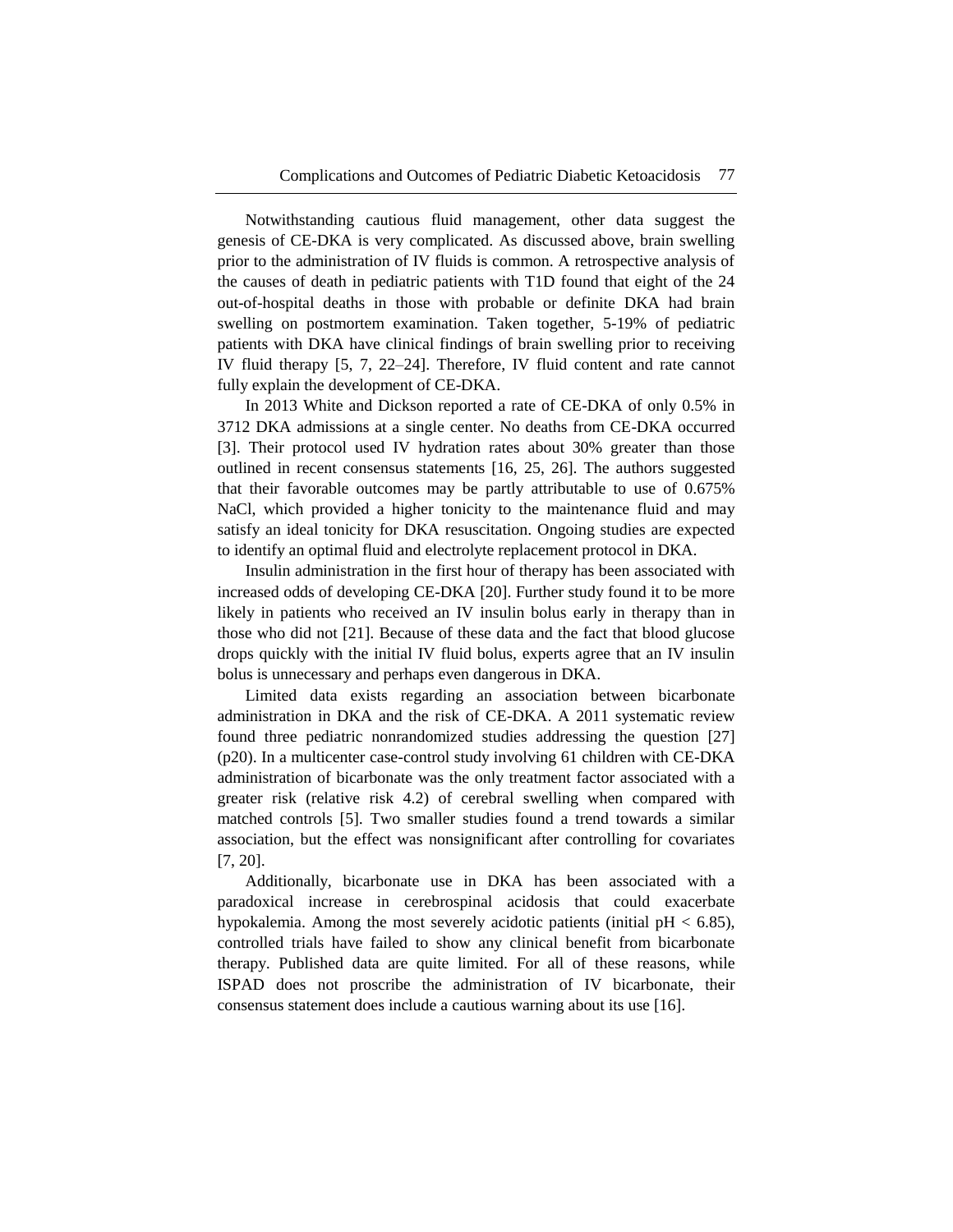Whereas one of the traditional therapies for cerebral edema was airway intubation with hyperventilation, current evidence indicates that it could actually be counterproductive in the treatment of DKA. Hyperventilation has the potential to decrease brain swelling via arterial autoregulation. Decreasing pCO<sup>2</sup> leads to cerebral artery constriction and therefore less hydrostatic pressure, allowing free water to travel out of the brain parenchyma. However, in a review of 61 cases of CE-DKA from 10 centers, hyperventilation was associated with poorer neurologic prognosis [14]. The authors speculate that decreased cerebral blood flow contributes to cerebral ischemia, potentially exacerbating evolving brain injury. Thus, intubation and mechanical ventilation should be reserved for impending respiratory failure. A review involving 85% of tertiary care pediatric hospitals in the US found that 17.8% of CE-DKA patients were mechanically ventilated [4]. Respiratory arrest in the setting of CE-DKA carries a very poor prognosis [6].

#### **Cerebral Edema – Diagnosis**

Patients may develop symptoms of CE-DKA any time from before presentation to the hospital to as late as 30 hours following initiation of therapy [8]. Clinical findings range from nonspecific changes in mental status such as somnolence or irritability to obvious signs of cerebral herniation (Table 1). A review of 26 cases of severe CE-DKA and 69 episodes of uncomplicated DKA was used to develop a bedside evaluation protocol with a 92% sensitivity and 4% false positive rate [8]. At least one diagnostic criterion was positive in all cases, and included abnormal response to pain, decorticate or decerebrate posturing, cranial nerve palsy (especially III, IV, and VI), and abnormal respiratory pattern (e.g., grunting, tachypnea, Cheyne-Stokes respiration, apneusis). Cranial nerve palsies and papilledema are specific neurological signs caused directly by increased intracranial pressure. As pressure inside the cranial vault increases, the sympathetic nervous system is stimulated, resulting in constriction of the body's arterioles and thereby causing hypertension. Increased blood pressure then stimulates baroreceptors in the aortic arch, triggering a parasympathetic response which slows the heart rate. Usually late signs, the development of hypertension and bradycardia during treatment for DKA are grave indicators.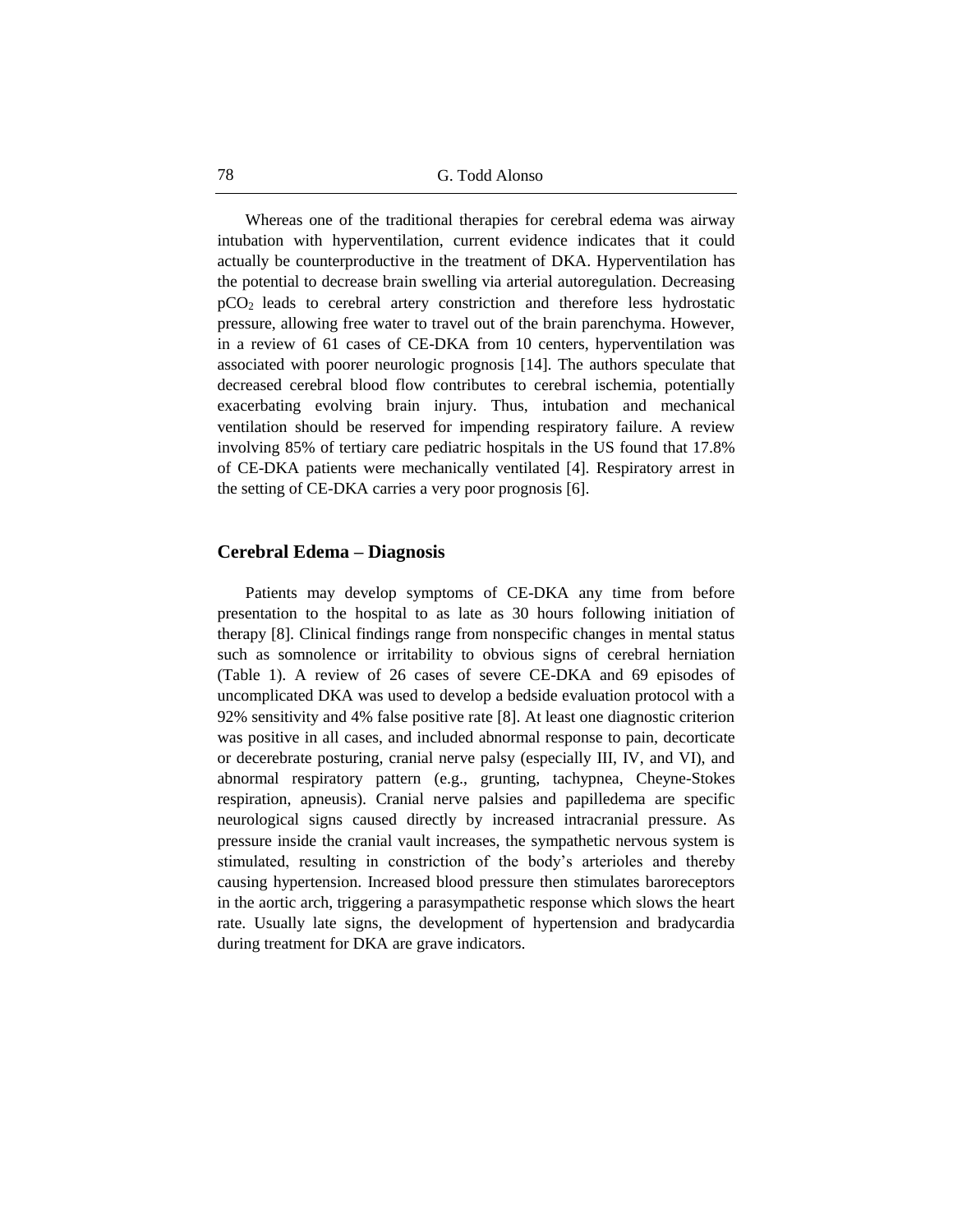| Reduced level of consciousness       | 100% |
|--------------------------------------|------|
| Hypertension and bradycardia         | 41%  |
| Pupil abnormalities                  | 35%  |
| Decerebrate or decorticate posturing | 15%  |
| Respiratory arrest                   | 29%  |

**Table 1. Clinical findings in 34 cases of CE-DKA [6]**

Early recognition and treatment of CE-DKA is critical. A review of 69 cases found that over half of the 23 in whom therapy for the brain swelling was initiated early survived intact or disabled. Only 3 of the 46 who were treated late or not at all survived [15].

Neuroimaging has an unsatisfactory sensitivity for identification of CE-DKA. Glaser et al., showed that a brain CT could be normal even after the development of the first signs of CE-DKA [8, 28]. Moreover, a CT scan requires the patient to be out of the intensive care unit. Therefore, the physician should rely primarily on clinical diagnosis. Therapy for clinically suspected CE-DKA should not be delayed for cranial imaging. As discussed below, emergent brain CT may be considered in a critically ill patient with encephalopathy or acute focal neurologic deficit for the identification of a lesion which requires emergency neurosurgery (e.g., intracranial hemorrhage) or anticoagulation (e.g., cerebrovascular thrombosis) [16].

# **Cerebral Edema – Treatment**

Because of the known association between IV fluids and CE-DKA, fluid rate should be decreased and the head of the bed elevated 30 degrees as soon as CE-DKA is suspected. Hyperosmolar IV fluids should be available at the bedside and administered without delay. In the past, mannitol, a nonmetabolized sugar alcohol, was the usual agent considered for the treatment of CE-DKA. However, 3% hypertonic saline more recently became an acceptable alternative [29], possibly because of easier storage at the bedside. Though the mechanism is unclear, both agents are believed to improve cerebral blood flow through decreased blood viscosity and reducing the intracellular volume via osmotic effects on the brain neurons [4]. Many observers cite rapid improvement in patients' clinical status upon administration of either agent.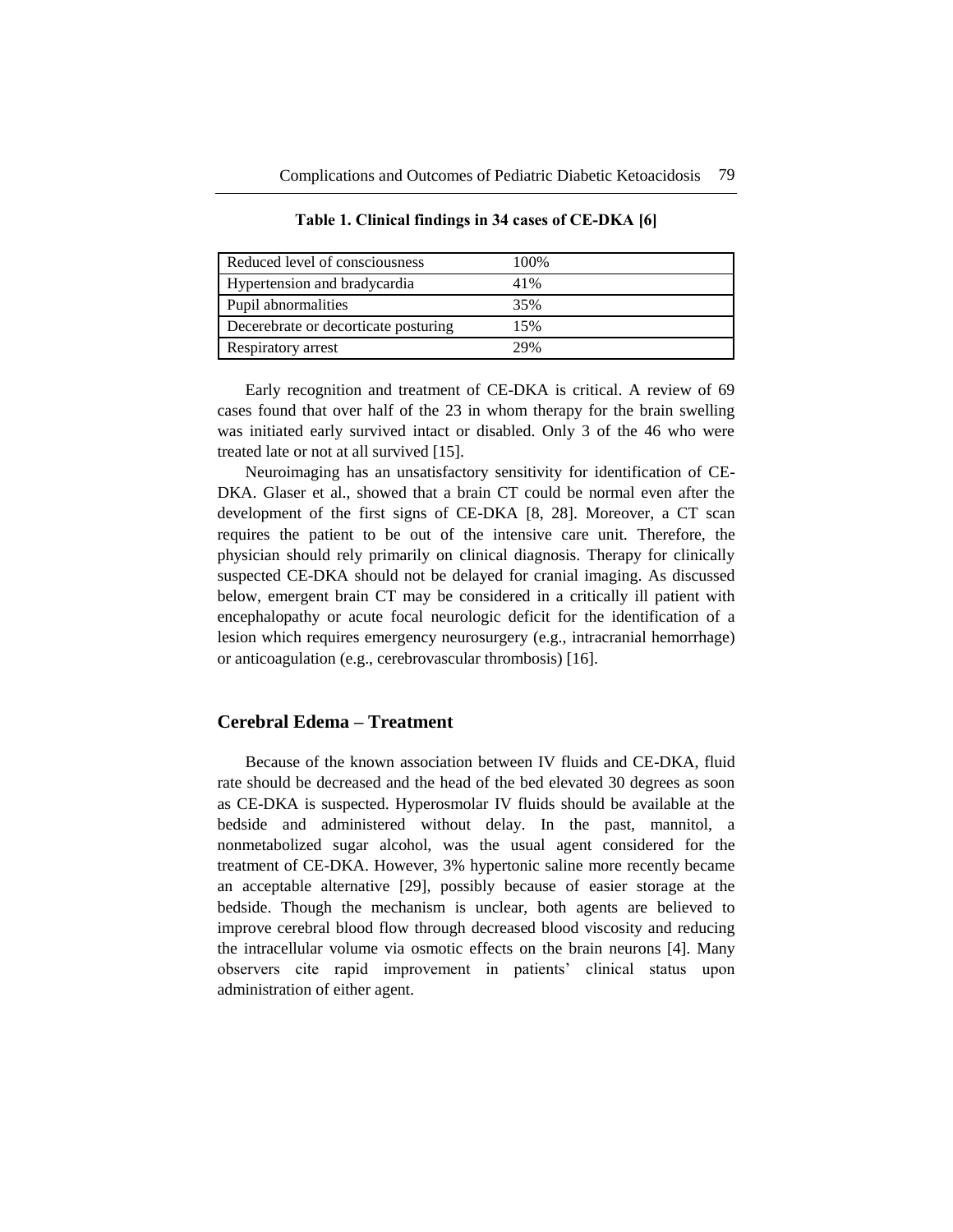In a review of over 43,000 pediatric DKA cases throughout the United States from 1999 to through 2009, 3.8% of patients were treated with hyperosmolar therapy. Most received mannitol as a sole agent, but 3% sodium chloride infusion increased during that time [4]. The authors called for clinical equipoise regarding the use of one agent over the other because of higher mortality (adjusted odds ratio 2.71) when 3% saline was used alone. This will need to be investigated with a prospective trial.

## **Cerebral Edema – Outcome**

CE-DKA was the identified cause for 50 to 60% of diabetes related deaths in children [1, 15]. The mortality for patients with CE-DKA is now reduced to 21-24% [5–7, 14]. In addition, 57 to 65% of CE-DKA survivors have no longterm neurologic sequelae [5, 6, 14]. Persistent neurologic deficits in CE-DKA survivors include motor deficits, visual impairment, short term memory loss, dysphasia, dysarthria, and learning and emotional problems.

# **OTHER CONDITIONS COMPLICATING DKA**

After CE, a variety of other problems account for the remaining morbidity and mortality in pediatric DKA. Each of these conditions is relatively rare and much less thoroughly studied in DKA than CE, though enough literature exists to aid clinicians' decision-making.

#### **Hypercoagulability/Thrombosis**

Reports of cerebral and deep venous thromboses indicate that DKA is a hypercoagulable state. Dehydration, osmolarity, tissue hypoxia, acidosis, and hyperlipidemia are some of the factors which have been proposed to promote thrombosis in these patients. Coagulation assessment in DKA demonstrated transiently increased von Willebrand Factor and decreased levels of protein C and decreased activity of protein S [30] in patients with no underlying clotting abnormalities. Some patients who experience severe thrombotic events during DKA have been found to have underlying hypercoagulable disorders such as sickle trait [3] and protein S deficiency [31]. Acute, focal neurologic deficits, seizures, decerebrate posturing, hemiparesis, or respiratory failure during an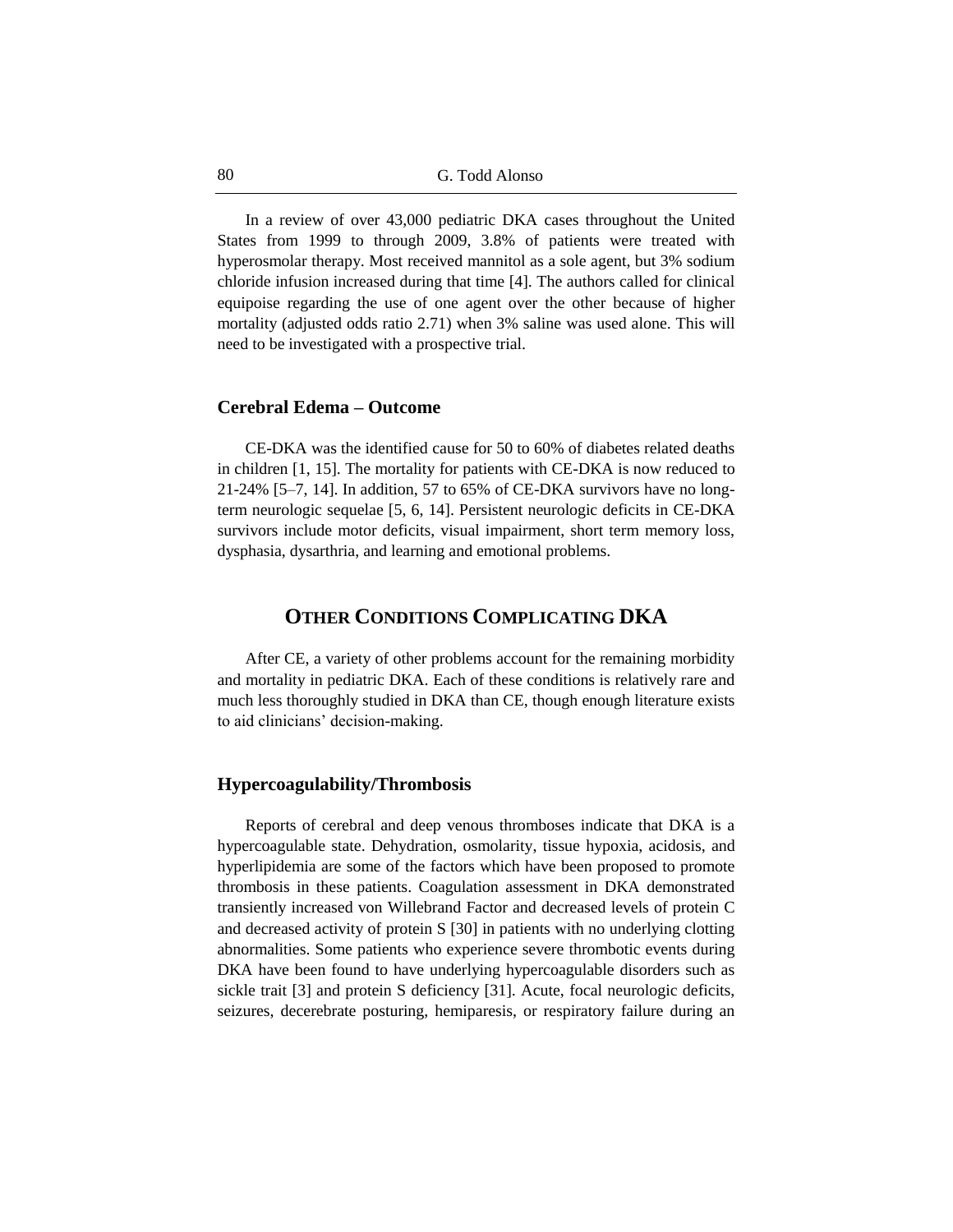episode of DKA should raise suspicion for cerebral thrombosis, and brain imaging may be appropriate.

A case control study in children who underwent femoral venous catheterization during DKA indicated an increased risk for deep venous thrombosis when compared to other children in shock [32]. The risk was especially high for infants and toddlers. The authors suggest that a thrombosis prophylaxis regimen would be rational in this population.

#### **Potassium Derangements**

Abnormal serum potassium levels are very common in DKA. Dehydration leads to avid renal sodium retention through the renin/angiotensin/aldosterone pathway at the expense of a large urinary potassium loss. However, as most of the body's potassium is intracellular, serum potassium measurements do not reflect the state of depletion, and therefore patients may present with hyper-, normo-, or hypo-kalemia. Insulin administration shifts potassium intracellularly, potentially causing a dangerous degree of hypokalemia. In their series, Glaser et al., reported two deaths from hypokalemia and hypocalcemia which led to cardiac arrest [5]. The authors advise that patients have continuous electrocardiographic (ECG) monitoring of lead II if the initial serum potassium level is  $\leq$ 3 mEq/L or  $\geq$ 6 mEq/L. ECG abnormalities seen in the setting of abnormal potassium levels are shown below:



Figure 1. Electrocardiographic patterns for hypo- and hyperkalemia [33].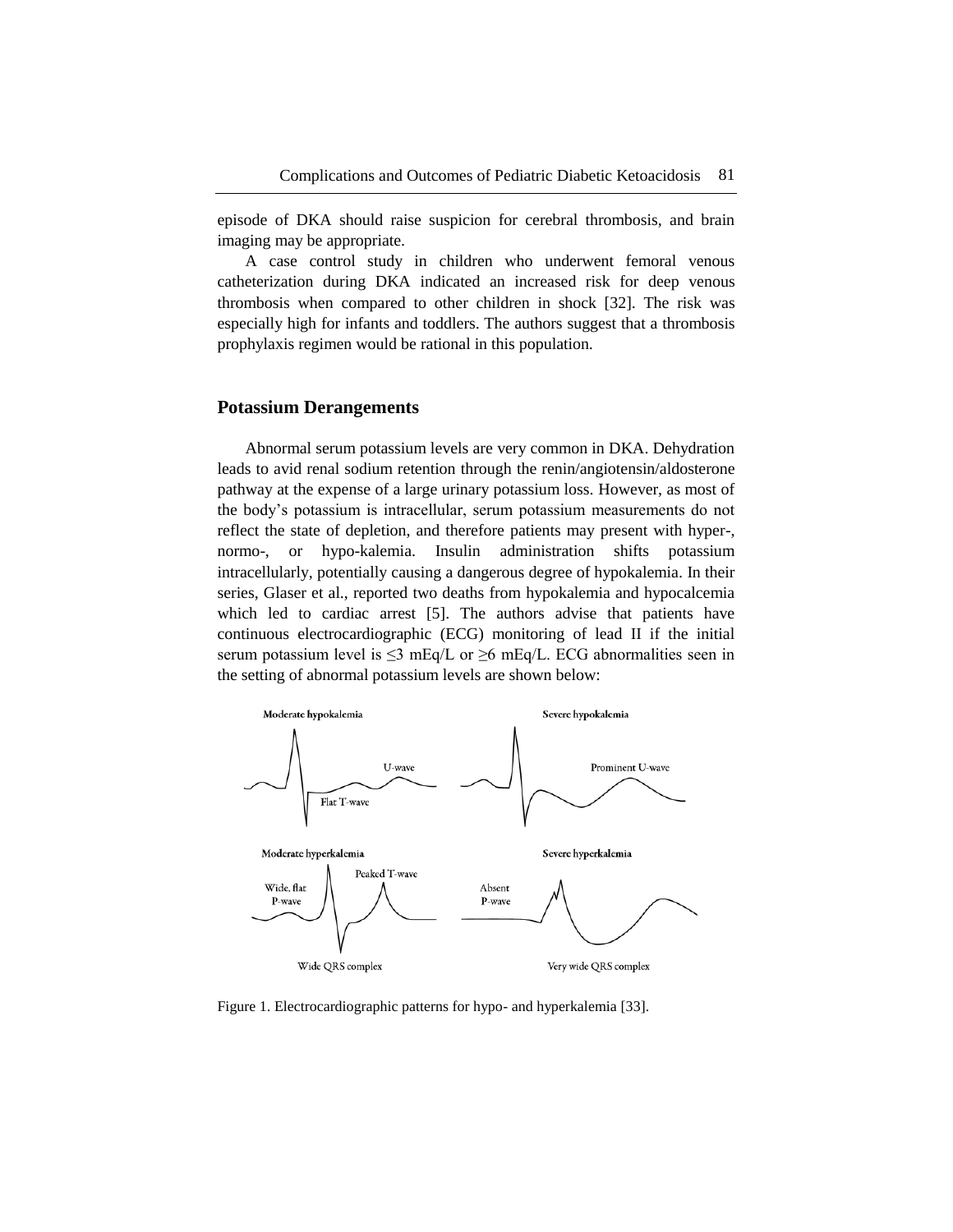If hypokalemia causes severe ECG changes, insulin therapy should be withheld until sufficient potassium can be administered, and then insulin can be infused at a slower rate [34].

## **Hypophosphatemia**

The osmotic diuresis of evolving DKA also causes phosphate loss. Insulin therapy drives phosphate intracellularly, potentiating hypophosphatemia. Severe hypophosphatemia is rare, but can lead to metabolic encephalopathy, seizure, impaired myocardial contractility, respiratory failure, dysphagia, ileus, hemolysis, and rhabdomyolysis, and reduced oxygen release from hemoglobin [16]. Overly aggressive IV phosphate replacement can lead to hypocalcemia. Small, prospective studies failed to show benefit of phosphate replacement during DKA therapy [16], but most centers administer some phosphate in their DKA resuscitation fluids.

## **Cardiac Arrhythmias**

A prolonged QTc interval occurs frequently during DKA and correlates with the level of ketosis [35]. Additionally, T wave inversion has also been reported during DKA in the setting of normokalemia, which the authors postulate could be due to tachycardia or hyperventilation leading to poor coronary artery filling [36].

## **Rhabdomyolysis**

Rhabdomyolysis is a relatively common complication in patients presenting with hyperglycemic hyperosmolar state, but far more infrequent in DKA [33]. Myoglobinuria will not necessarily cause darkened urine, and laboratory tests for myoglobinuria lack sensitivity [37]. Therefore, muscular weakness accompanied by low phosphate or potassium levels should raise suspicion for rhabdomyolysis. Renal failure, also very rare in pediatric DKA, is associated with rhabdomyolysis and should prompt consideration of dialysis [33].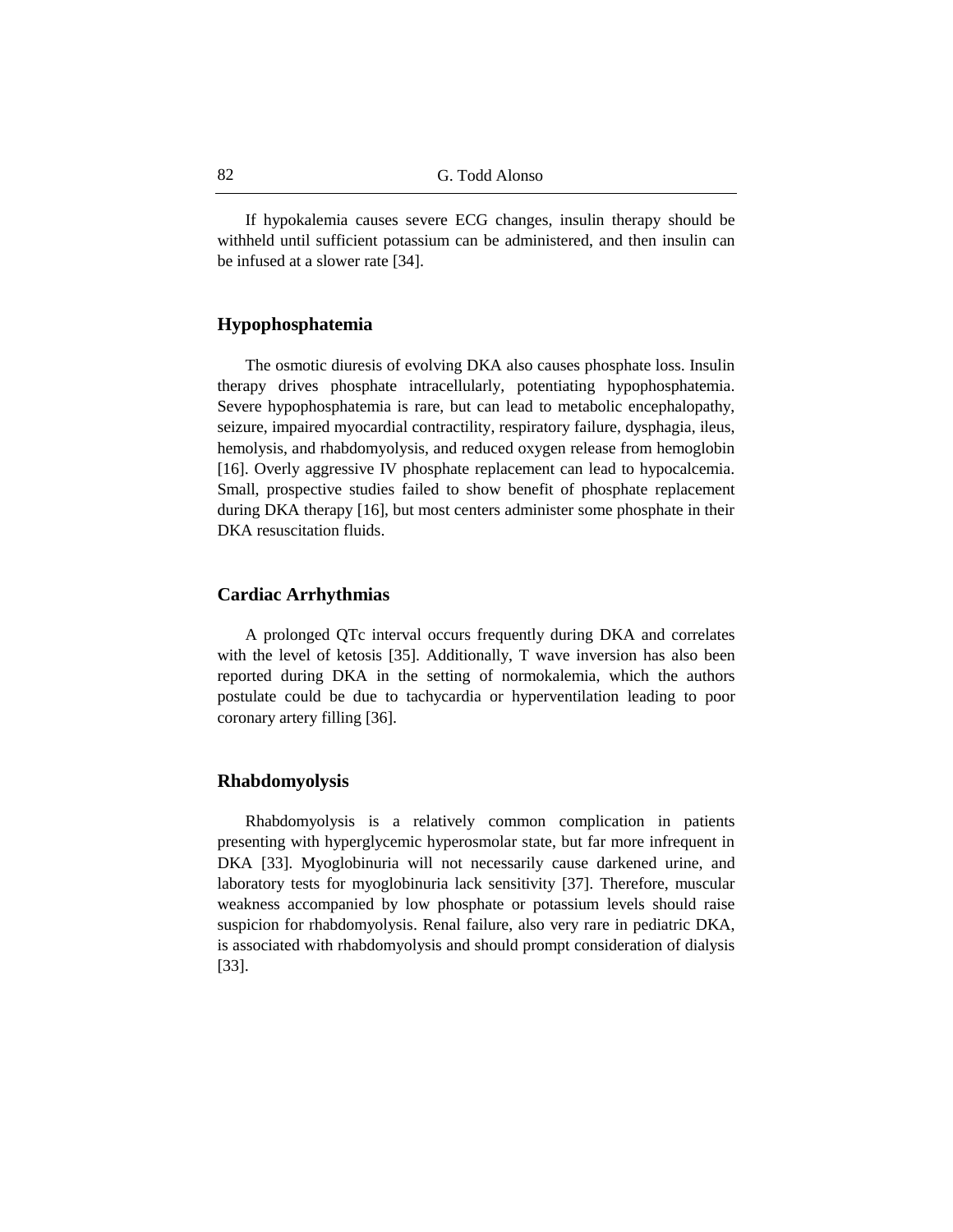## **Pancreatitis**

Acute pancreatitis is diagnosed in about 2% of children with DKA, whereas the incidence is closer to 10% in adults [38]. Elevations in serum amylase and lipase are much more common, present in 40% of pediatric DKA [38]. Most of the amylase is believed to be from salivary origin, and the lipase level is directly associated with the degree of acidosis [33]. Therefore, providers should evaluate a patient for pancreatitis when abdominal pain is greater than expected for the clinical condition or does not abate with standard DKA therapy.

About 40% of children with DKA have elevated triglycerides, but the levels are usually not in the range expected to lead to acute pancreatitis (> 1000 mg/dL) [38]. Plasmapheresis has been used successfully to treat severe hypertriglyceridemia in a child with DKA and pancreatitis [39]. Patients who present with severe triglyceride elevations do not necessarily have familial hypertriglyceridemia [40].

# **Infections**

Patients with DKA may be at increased risk of infection, but sepsis appears to be exceedingly rare in this group. During DKA, neutrophils have impaired chemotaxis and are less able to generate reactive oxygen species [41]. Mucormycosis is a rare, opportunistic infection experienced by a very small number of patients with DKA, but it is associated with a grave prognosis [33]. One series indicated a mortality rate of 40% when there was cerebral involvement [42].

## **Pulmonary Edema**

Acute pulmonary edema and adult respiratory distress syndrome have been reported in children with DKA [43]. Pulmonary CT scans in children with DKA demonstrated interstitial pulmonary edema, even very early in therapy [10]. The mechanisms for these findings are unclear, but could represent pathology similar to cerebral edema.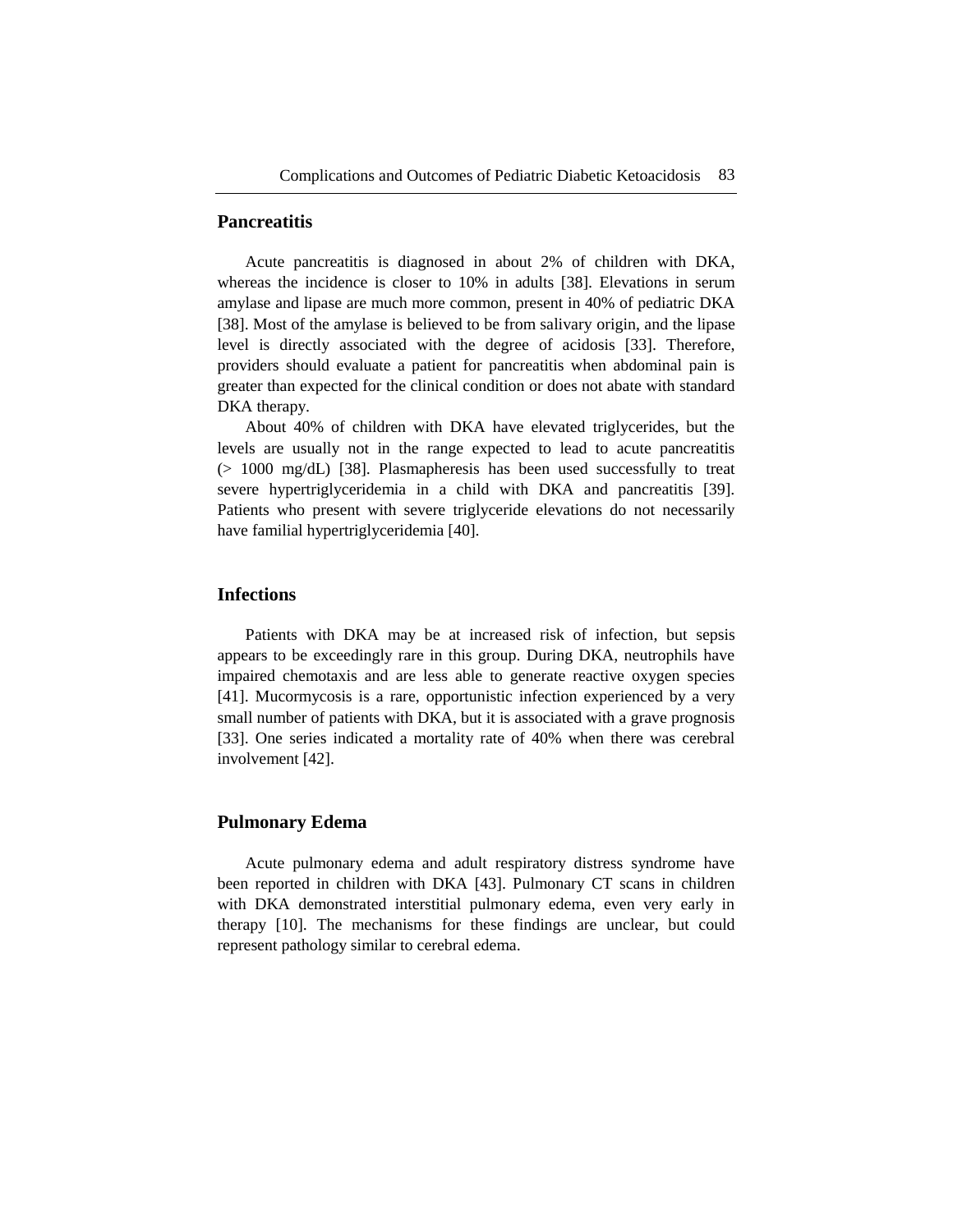## **Neurocognitive Effects**

Although overall intellectual abilities in children with T1D are typically normal, there are detectable deficits in memory performance [44, 45]. In the past, most of the concern for neurocognitive deficits in patients with T1D focused on the effects of hypoglycemia [46], but there is now growing evidence that DKA events are associated with disrupted memory function [47, 48].

## **CONCLUSION**

Diabetic ketoacidosis represents a dangerous set of metabolic abnormalities brought about by insulin deficiency leading to hyperglycemia, osmotic diuresis, and acidosis. While there are many potential complications in DKA therapy, cerebral edema is by far the most dangerous. Fortunately, modern DKA therapy results in complete recovery for almost all patients. Key principles for optimal outcomes include judicious fluid and electrolyte replacement, close monitoring of clinical signs and laboratory assessments, and treatment in a facility with the expertise and tools to provide appropriate therapy and manage complications.

# **REFERENCES**

- [1] Edge JA, Ford-Adams ME, Dunger DB. Causes of death in children with insulin dependent diabetes 1990–96. *Arch. Dis. Child*. 1999;81(4):318- 323.
- [2] Curtis JR, To T, Muirhead S, Cummings E, Daneman D. Recent Trends in Hospitalization for Diabetic Ketoacidosis in Ontario Children. *Diabetes Care*. 2002;25(9):1591-1596. doi:10.2337/diacare.25.9.1591.
- [3] White PC, Dickson BA. Low Morbidity and Mortality in Children with Diabetic Ketoacidosis Treated with Isotonic Fluids. *J. Pediatr*. 2013;163(3):761-766. doi:10.1016/j.jpeds.2013.02.005.
- [4] DeCourcey DD, Steil GM, Wypij D, Agus MSD. Increasing Use of Hypertonic Saline Over Mannitol in the Treatment of Symptomatic Cerebral Edema in Pediatric Diabetic Ketoacidosis: An 11-Year Retrospective Analysis of Mortality\*. *Pediatr Crit. Care Med*. 2013;14(7):694-700. doi:10.1097/PCC.0b013e3182975cab.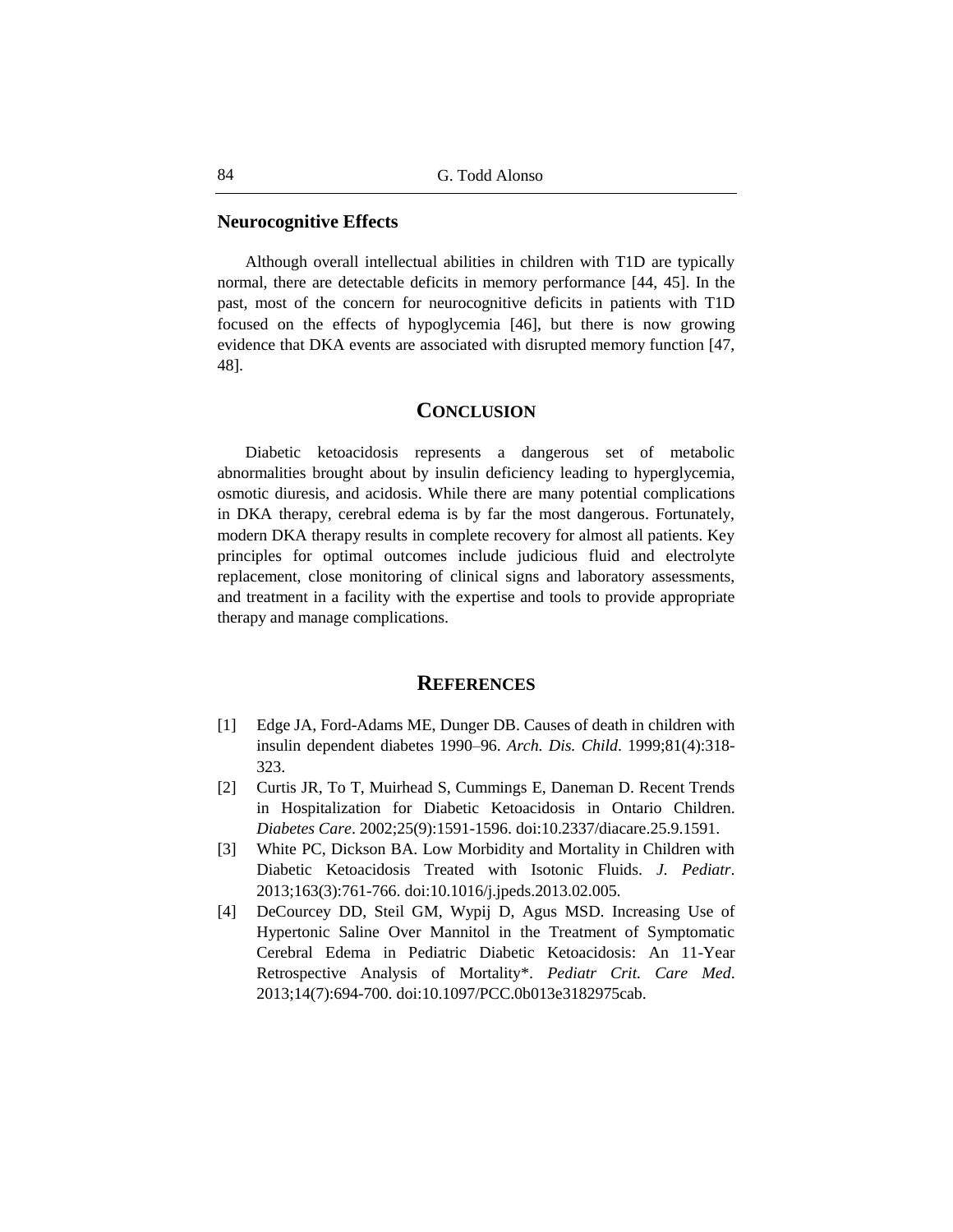- [5] Glaser N, Barnett P, McCaslin I, et al. Risk factors for cerebral edema in children with diabetic ketoacidosis. *N. Engl. J. Med*. 2001;344(4):264- 269.
- [6] Edge JA, Hawkins MM, Winter DL, Dunger DB. The risk and outcome of cerebral oedema developing during diabetic ketoacidosis. *Arch. Dis. Child*. 2001;85(1):16-22.
- [7] Lawrence SE, Cummings EA, Gaboury I, Daneman D. Population-based study of incidence and risk factors for cerebral edema in pediatric diabetic ketoacidosis. *J. Pediatr*. 2005;146(5):688-692. doi:10.1016/j.jpeds.2004.12.041.
- [8] Muir AB, Quisling RG, Yang MCK, Rosenbloom AL. Cerebral Edema in Childhood Diabetic Ketoacidosis Natural history, radiographic findings, and early identification. *Diabetes Care*. 2004;27(7):1541-1546. doi:10.2337/diacare.27.7.1541.
- [9] Azzopardi J, Gatt A, Zammit A, Alberti G. Lack of evidence of cerebral oedema in adults treated for diabetic ketoacidosis with fluids of different tonicity. *Diabetes Res. Clin. Pract*. 2002;57(2):87-92.
- [10] Hoffman WH, Steinhart CM, Gammal T el, Steele S, Cuadrado AR, Morse PK. Cranial CT in children and adolescents with diabetic ketoacidosis. *Am. J. Neuroradiol*. 1988;9(4):733-739.
- [11] Glaser NS, Wootton-Gorges SL, Buonocore MH, et al. Frequency of sub-clinical cerebral edema in children with diabetic ketoacidosis. *Pediatr Diabetes*. 2006;7(2):75-80. doi:10.1111/j.1399-543X. 2006.00156.x.
- [12] Glaser NS, Tancredi DJ, Marcin JP, et al. Cerebral Hyperemia Measured with Near Infrared Spectroscopy during Treatment of Diabetic Ketoacidosis in Children. *J. Pediatr*. 2013;163(4):1111-1116. doi:10.1016/j.jpeds.2013.06.008.
- [13] Fiordalisi I, Novotny WE, Holbert D, Finberg L, Harris GD. An 18-yr prospective study of pediatric diabetic ketoacidosis: an approach to minimizing the risk of brain herniation during treatment. *Pediatr Diabetes*. 2007;8(3):142-149. doi:10.1111/j.1399-5448.2007.00253.x.
- [14] Marcin JP, Glaser N, Barnett P, et al. Factors associated with adverse outcomes in children with diabetic ketoacidosis-related cerebral edema. *J. Pediatr*. 2002;141(6):793-797. doi:10.1067/mpd.2002.128888.
- [15] Rosenbloom AL. Intracerebral crises during treatment of diabetic ketoacidosis. *Diabetes Care*. 1990;13(1):22-33. doi:10.2337/ diacare. 13.1.22.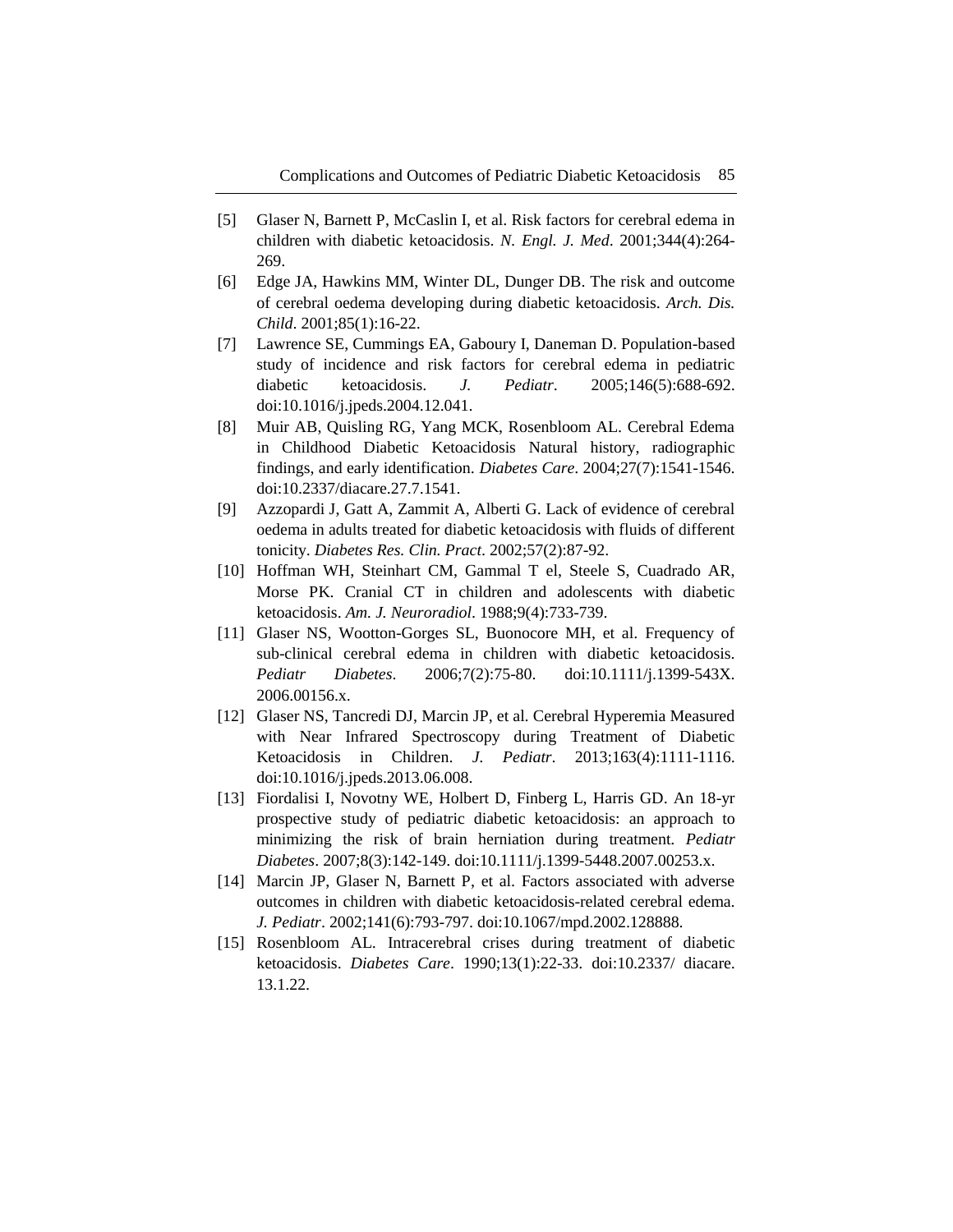- [16] Wolfsdorf JI, Allgrove J, Craig ME, et al. Diabetic ketoacidosis and hyperglycemic hyperosmolar state. *Pediatr Diabetes*. 2014;15(S20):154- 179. doi:10.1111/pedi.12165.
- [17] Hoffman WH, Stamatovic SM, Andjelkovic AV. Inflammatory mediators and blood brain barrier disruption in fatal brain edema of diabetic ketoacidosis. *Brain Res*. 2009;1254:138-148. doi:10.1016/ j.brainres.2008.11.100.
- [18] Tasker RC, Acerini CL. Cerebral edema in children with diabetic ketoacidosis: vasogenic rather than cellular? *Pediatr Diabetes*. 2014;15(4):261-270. doi:10.1111/pedi.12153.
- [19] Duck S, Wyatt D. Factors associated with brain herniation in the treatment of diabetic ketoacidosis. *J. Pediatr*. 1988;113(1):10-14.
- [20] Edge JA, Jakes RW, Roy Y, et al. The UK case–control study of cerebral oedema complicating diabetic ketoacidosis in children. *Diabetologia*. 2006;49(9):2002-2009. doi:10.1007/s00125-006-0363-8.
- [21] Hoorn EJ, Carlotti APCP, Costa LAA, et al. Preventing a Drop in Effective Plasma Osmolality to Minimize the Likelihood of Cerebral Edema During Treatment of Children with Diabetic Ketoacidosis. *J. Pediatr*. 2007;150(5):467-473. doi:10.1016/j.jpeds.2006.11.062.
- [22] Couch RM, Acott PD, Wong GW. Early Onset Fatal Cerebral Edema In Diabetic Ketoacidosis. *Diabetes Care*. 1991;14(1):78-79. doi:10.2337/ diacare.14.1.78b.
- [23] Glasgow AM. Devastating Cerebral Edema in Diabetic Ketoacidosis Before Therapy. *Diabetes Care*. 1991;14(1):77-78. doi:10.2337/ diacare.14.1.77.
- [24] Warncke K, Dressel P, Ziegler A-G, et al. Severe Pretreatment Cerebral Edema in Newly Diagnosed Type 1 Diabetes. *Horm. Res. Paediatr*. 2014. doi:10.1159/000357140.
- [25] Dunger DB, Sperling MA, Acerini CL, et al. European Society for Paediatric Endocrinology/Lawson Wilkins Pediatric Endocrine Society Consensus Statement on Diabetic Ketoacidosis in Children and Adolescents. *Pediatrics*. 2004;113(2):e133-e140. doi:10.1542/peds.113. 2.e133.
- [26] Wolfsdorf J, Craig ME, Daneman D, et al. Diabetic ketoacidosis in children and adolescents with diabetes. *Pediatr Diabetes*. 2009;10:118- 133. doi:10.1111/j.1399-5448.2009.00569.x.
- [27] Chua HR, Schneider A, Bellomo R. Bicarbonate in diabetic ketoacidosis - a systematic review. *Ann. Intensive Care*. 2011;1:23. doi:10.1186/ 2110-5820-1-23.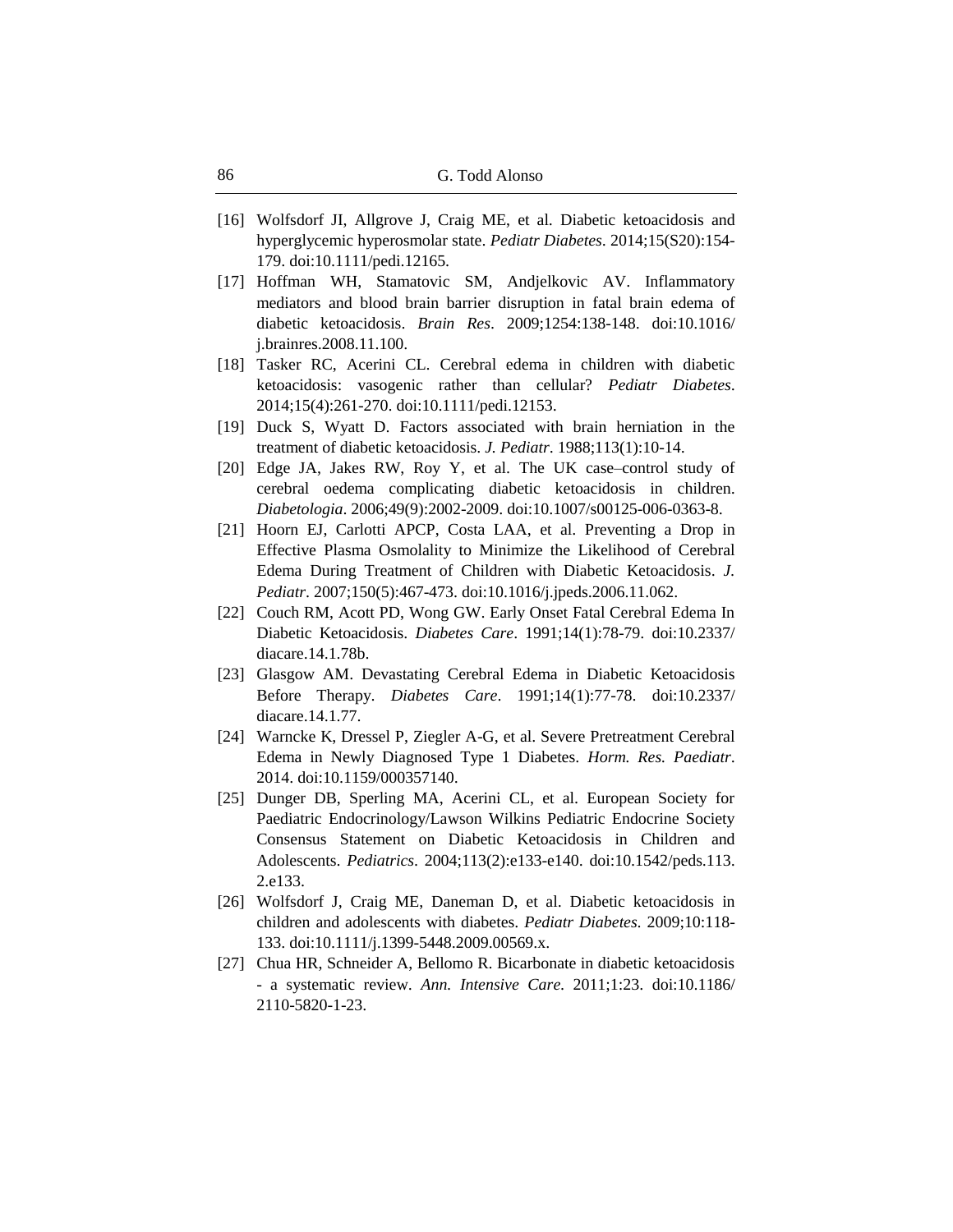- [28] Glaser NS, Wootton-Gorges SL, Buonocore MH, et al. Subclinical Cerebral Edema in Children With Diabetic Ketoacidosis Randomized to 2 Different Rehydration Protocols. *Pediatrics*. 2013;131(1):e73-e80. doi:10.1542/peds.2012-1049.
- [29] Curtis JR, Bohn D, Daneman D. Use of hypertonic saline in the treatment of cerebral edema in diabetic ketoacidosis (DKA). *Pediatr Diabetes*. 2001;2(4):191.
- [30] Carl G, Hoffman W, Passmore G, et al. Diabetic Ketoacidosis Promotes a Prothrombotic State. *Endocr. Res*. 2003;29(1):73.
- [31] Sdogou T, Kossiva L, Kakleas K, et al. Deep Vein Thrombosis and Pulmonary Embolism in a Child with Diabetic Ketoacidosis and Protein S Deficiency: A Case Report. *Horm Res. Paediatr*. 2013;79(2):114-118. doi:10.1159/000343813.
- [32] Gutierrez JA, Bagatell R, Samson MP, Theodorou AA, Berg RA. Femoral central venous catheter-associated deep venous thrombosis in children with diabetic ketoacidosis. *Crit. Care Med*. 2003;31(1):80-83.
- [33] Rosenbloom AL. The management of diabetic ketoacidosis in children. *Diabetes Ther*. 2010;1(2):103-120. doi:10.1007/s13300-010-0008-2.
- [34] Davis SM, Maddux AB, Alonso GT, Okada CR, Mourani PM, Maahs DM. Profound hypokalemia associated with severe diabetic ketoacidosis. *Pediatr Diabetes*. 2014:n/a - n/a. doi:10.1111/pedi.12246.
- [35] Kuppermann N, Park J, Glatter K, Marcin JP, Glaser NS. Prolonged QT interval corrected for heart rate during diabetic ketoacidosis in children. *Arch. Pediatr Adolesc. Med*. 2008;162(6):544-549.
- [36] Kale T, Agrawal H, Pandit R, Naheed Z. T-Wave Inversion in Diabetic Ketoacidosis with Normokalemia in an Adolescent. *Pediatr Cardiol*. 2013;34(6):1508-1510. doi:10.1007/s00246-012-0411-8.
- [37] Kutlu AO, Kara C, Cetinkaya S. Rhabdomyolysis without detectable myoglobulinuria due to severe hypophosphatemia in diabetic ketoacidosis. *Pediatr Emerg. Care*. 2011;27(6):537-538.
- [38] Haddad NG, Croffie JM, Eugster EA. Pancreatic enzyme elevations in children with diabetic ketoacidosis. *J. Pediatr*. 2004;145(1):122-124. doi:10.1016/j.jpeds.2004.03.050.
- [39] Lutfi R, Huang J, Wong HR. Plasmapheresis to Treat Hypertriglyceridemia in a Child With Diabetic Ketoacidosis and Pancreatitis. *PEDIATRICS*. 2012;129(1):e195-e198. doi:10.1542/peds.2011-0217.
- [40] Wolfgram PM, MacDonald MJ. Severe Hypertriglyceridemia Causing Acute Pancreatitis in a Child with New Onset Type I Diabetes Mellitus